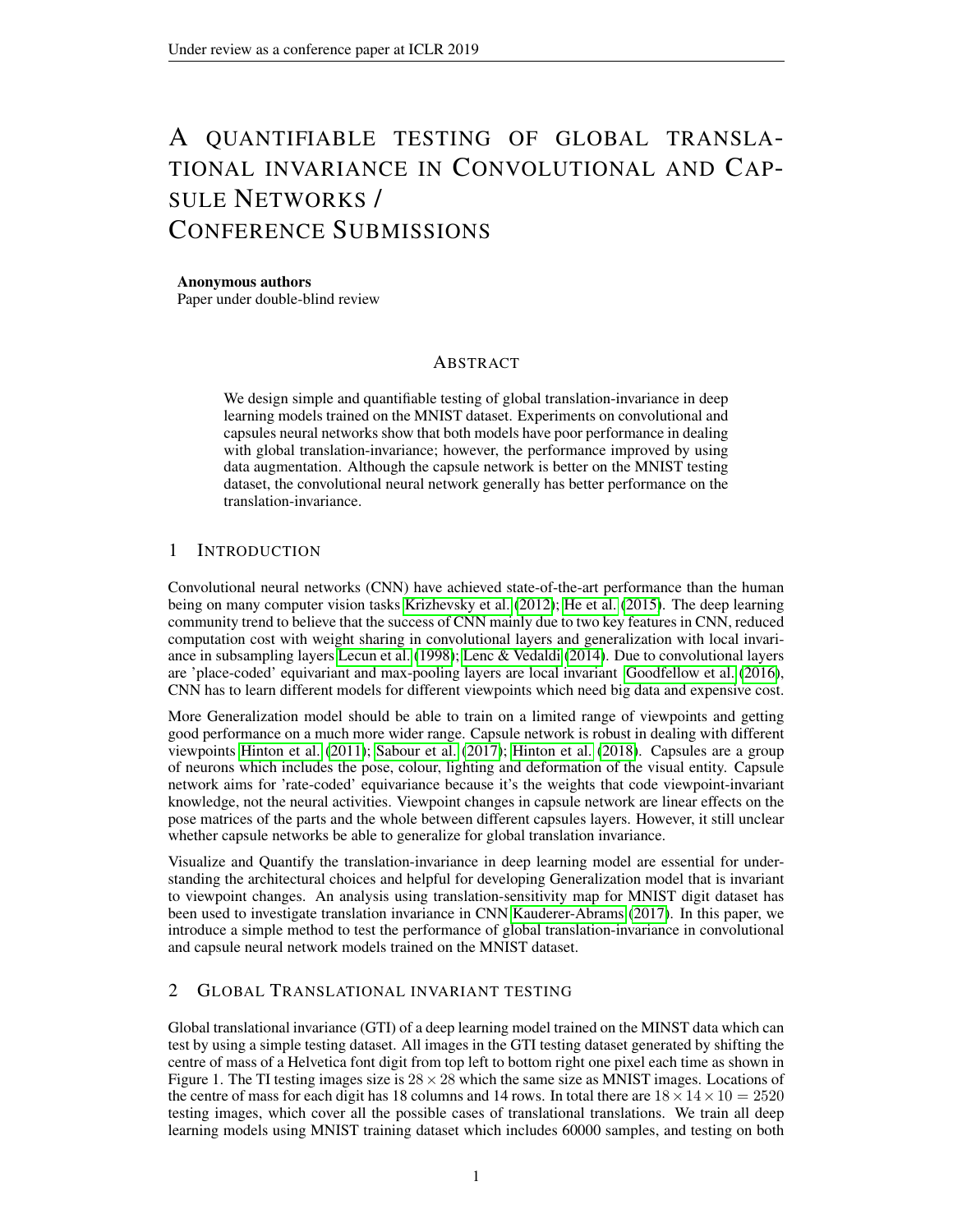MNIST testing dataset with 10000 samples and GTI testing dataset with 2520 samples. Nearly all the images in the MNIST dataset are located at the centre of canvas while the GTI dataset distributes uniformly on the canvas.

Compare to translation-sensitivity maps method based on average on numerous images of each class in MNIST testing dataset and shift it to all possible translations [Kauderer-Abrams](#page-4-4) [\(2017\)](#page-4-4), our way is robust to overcome random noise due to miss labelling in the MNIST testing dataset and our GTI training dataset is much smaller. Since the GTI training dataset is identical for testing all different models, it can capture the tiny difference in those models. Another advantage of the GTI dataset is it natural to quantify the global invariance because the accuracy of model predictions on the GTI testing dataset reflects the ability of the model to dealing with global translational invariance.



Figure 1: Global translational invariant (GTI) testing dataset. The image shows a helvetica font digit 0 located at the top left. The 18 by 14 lattice are locations of center mass of the digit if we shift the image toward right or bottom one pixel each time.

## 3 EXPERIMENTS ON GTI TESTING DATASET

#### 3.1 CNN

The CNN model has nine layers as shown in Figure 2. Layer 1, 2, 4, 5 are convolutional layers with 32, 32, 64, and 64 channels respectively. Each layer has  $3 \times 3$  filters and a stride of 1. Layer 3 and 6 are max-pooling layers, and layer 7, 8, 9 are fully connected layers with size 256, 128 and 10 respectively. Dropout with the drop rate of 0.5 applies to the first max-pooling layer and all the fully connected layers. The total number of parameters is 361578 which is about 23 times smaller than the Capsule networks. Except the last layer's activation function is softmax, all the other layers use ReLU. The optimizer is Adam with default parameters in Keras, and the objective function is cross entropy loss.

The results of CNN shown in Figure 3 and Table 1. The CNN models trained on MNIST data, thus it achieves very high accuracy on the MNIST testing set. However, the model trained on the MNIST training dataset without any data augmentation has only 42.16% accuracy on GTI testing dataset, which implies CNN's performance on dealing with global translational invariance is abysmal. As we can see in the left picture of Figure 3, images with the digit's centre of mass around the centre of the canvas predicted correctly, and images with the number at the corner assigned to an incorrect class. Those images around the centre are classified correctly due to the max-pooling layers preserve the local invariance in feature maps. Since only MNIST images used to train the model, and the model could not accurately predict those images shift toward the corner in GTI dataset, which strongly suggests that CNN is 'place-code' equivariant.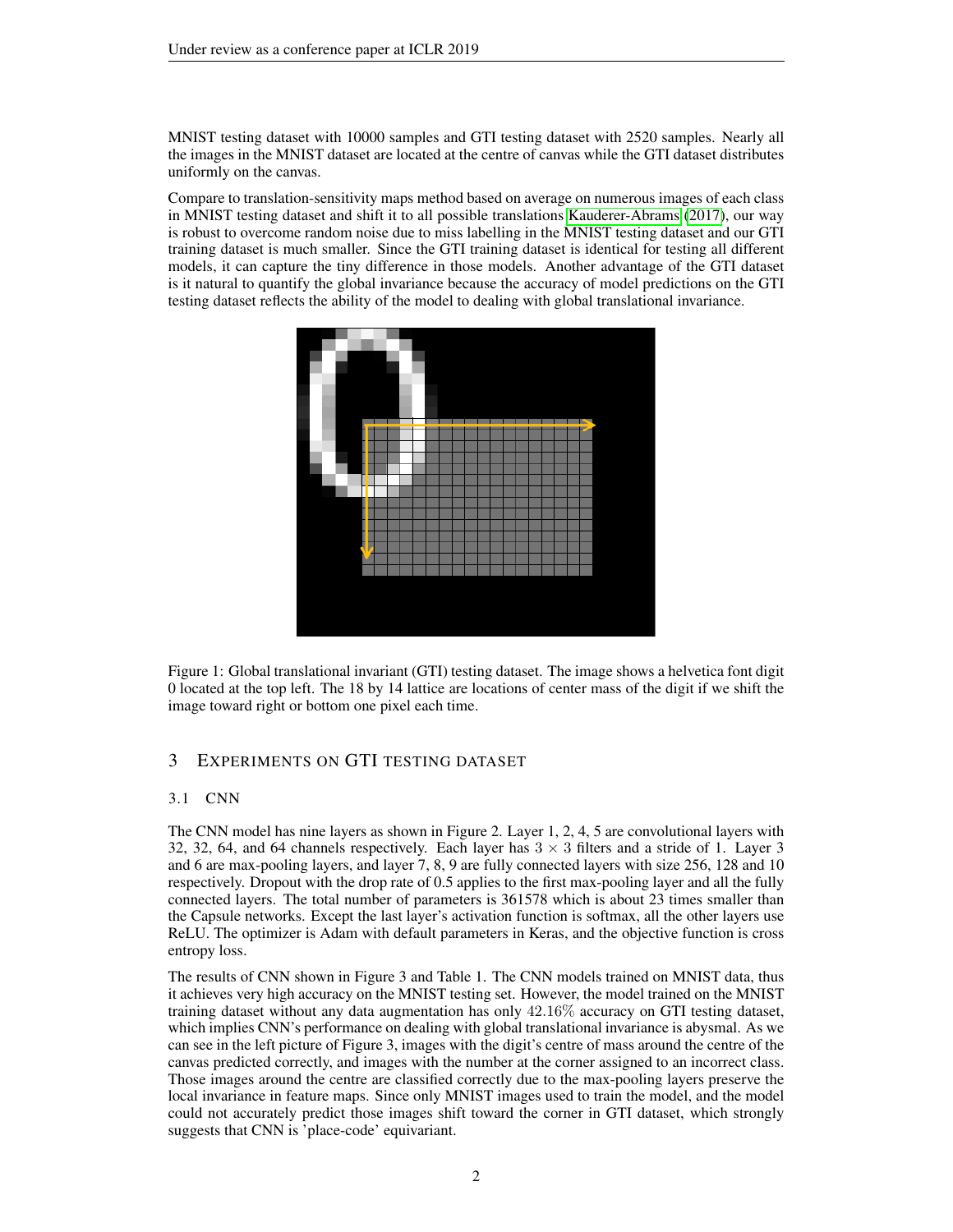

Figure 2: CNN architecture. The size and type of each layers are indicated. 'Con' refer to convolutional layers, 'FC' is fully connected layers. To save the space, not all the channels are shown in each convolutional or max-pooling layer.

| <b>Without Augmentation</b> | Shift 20% in training data |
|-----------------------------|----------------------------|
| 444444444444444441          | 9000000000000000000        |
| 4444444444445441            |                            |
| 44449444444444444           | 0000000000000000000        |
| 442999999000000444          | 0000000000000000000        |
| 444999900000000111          | 0000000000000000000        |
| 428999990000000211          | 0000000000000000000        |
| 400099900000000111          | 0000000000000000000        |
| 800000000000006111          | 0000000000000000000        |
| 800000000000111111          | 0000000000000000000        |
| 500000000000661111          | 9000000000000000000        |
| 570000000006666111          | 9000000000000000000        |
| 555805000666666177          |                            |
| 555222226666666677          | 0000000000000000000        |
| 555222222666661777          |                            |

Figure 3: Prediction of CNN models on digit 0's images in GTI testing set. The location of each number in the above pictures corresponding to the centre of mass lattice shown in Figure 1. (Left) The model trained on the original MNIST data without any data augmentation; (Right) the model trained on MNIST data with randomly shifting 20% width or height of the centre of mass. Correct predictions coloured by red, and black numbers are wrong predictions.

To improve the performance of CNN on the GTI dataset, we train the MNIST with data augmentation by shifting the image from the centre in x and y-direction. The accuracy on GTI testing dataset increase to 98.05% by randomly moving the centre of an MNIST training image in x and y-direction up to 30% of width or hight. Data Augmentation of training dataset to improve the performance imply place-code' equivariance in CNN, because those neurons at the corner of feature maps are activated when the model start to see training sample with objects at the edge.

#### 3.2 CAPSULE NETWORK

We test GTI dataset on CapsNet with the same architecture in [Sabour et al.](#page-5-3) [\(2017\)](#page-5-3) bashed on the Keras [Chollet](#page-4-5) [\(2015\)](#page-4-5). The CapsNet has 8.2M parameters that are about 23 times larger than the CNN. We trained the model with Adam optimizer and using exponential decay of learning rate with decay parameter 0.9. We use margin lass with the same parameters in [Sabour et al.](#page-5-3) [\(2017\)](#page-5-3). We also add reconstruction loss but scale down it by 0.0005.

Capsule network is robust in viewpoints invariance of object recognition; however, our experiment implies capsule network's performance on global invariance has yet to be improved. As we can see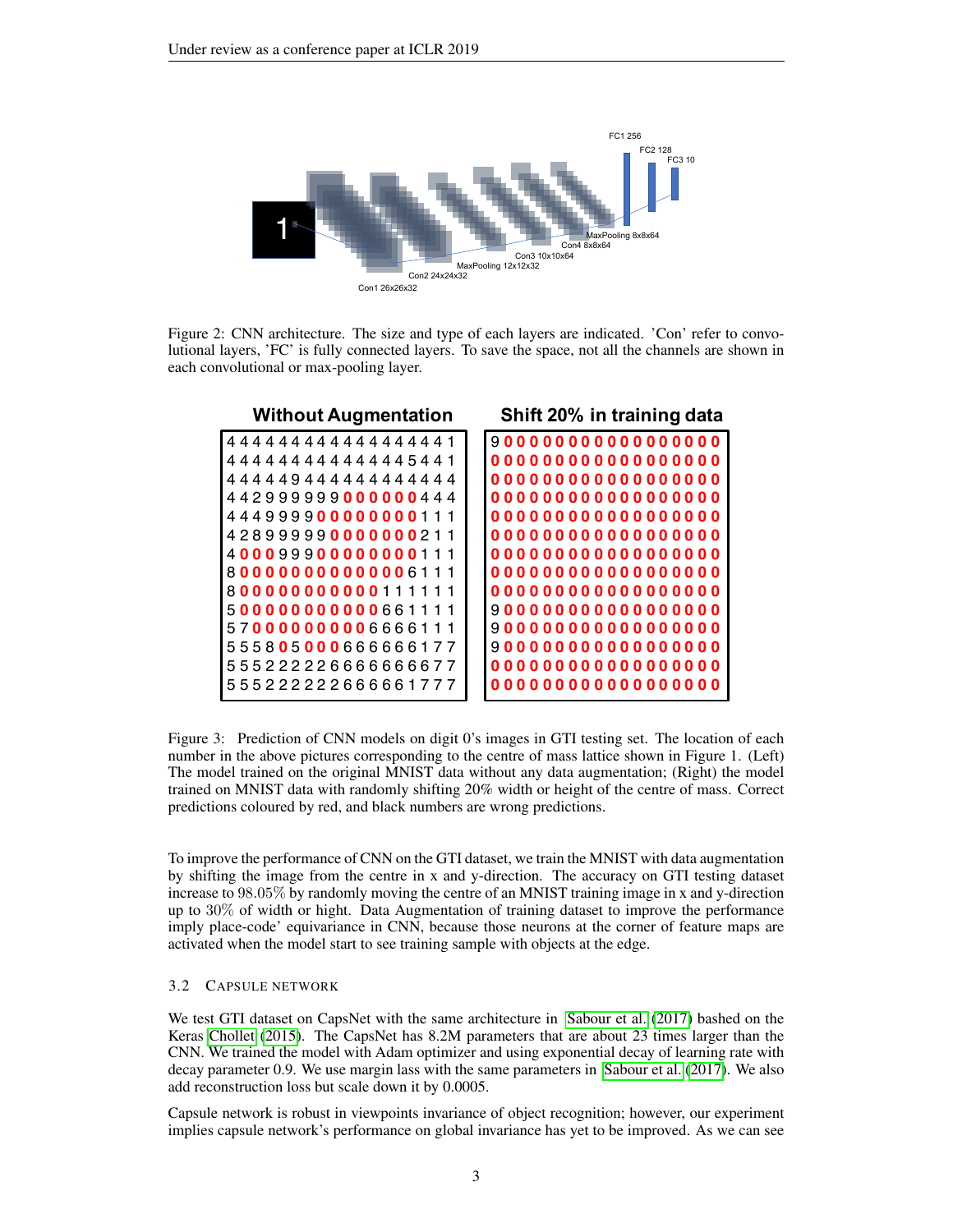| <b>MNIST</b> error $(\%)$ | <b>TI</b> error $(\%)$ | Shift $x(\%)$ | Shift $y(\%)$ |
|---------------------------|------------------------|---------------|---------------|
| $0.45_{0.01}$             | $57.84_{0.98}$         |               |               |
| $0.43_{0.06}$             | $44.38_{0.84}$         |               |               |
| $0.45_{0.03}$             | $24.63_{0.40}$         | 10            | 10            |
| $0.55_{0.04}$             | $10.05_{2.34}$         | 15            | 15            |
| $0.55_{0.07}$             | $3.81_{1.07}$          | 20            | 20            |
| $0.56_{0.06}$             | $1.95_{0.46}$          | 30            | 30            |

Table 1: CNN performance on MNIST and GTI testing datasets.



Figure 4: Generated images and prediction of CapsNet models on digit 0's images in GTI testing set. The location of each picture in the above pictures corresponding to the centre of mass lattice shown in Figure 1. (Left) The model trained on the original MNIST data without any data augmentation; (Right) the model trained on MNIST data with randomly shifting 20% width or height of the centre of mass. Inside brackets at the top of each image are ground true classes and prediction of CapsNet.

in the left of Figure 4, the model trained on the MNIST without data augmentation fails to predict the class correctly and also generated incorrect images if the digit close to the edge. Data augmentation in MNIST training dataset helps the CapsNet achieve better accuracy on the GTI dataset. The right of Figure 4 is an example trained on MNIST with 20% shifting. Nearly all images being predicted correctly except those close to the edge. It's interesting that the generated images look like handwriting even the input images are Helvetica font.

CNN's performance on GTI dataset generally better than the CapsNet as shown in Figure 5. The accuracy on CNN is always better than the CapsNet with different amount of shifting, even the convolutional layers in CapsNet using wider receptive fields. Since we remove the max-pooling layers in the CapsNet and the convolutional layers in the CapsNet is 'place-coded' equivalent, which could be the reason that the CapsNet has lower performance on the GTI dataset. We believe there is much room to improve for the CapsNet to handling translational invariance.

#### 4 CONCLUSION

We introduce a simple GTI testing dataset for deep learning models trained on MNIST dataset. The goal is to get a better understanding of the ability of CNN and CapsNet to dealing with global translational invariance. Although the current version of CapsNet could not handle global translational invariance without data augmentation, we still believe CapsNet architecture potentially better than CNN on dealing with global translational invariance because capsules could train to learn all viewpoint no matter it receives the information for the centre or the edge. Our testing method is sample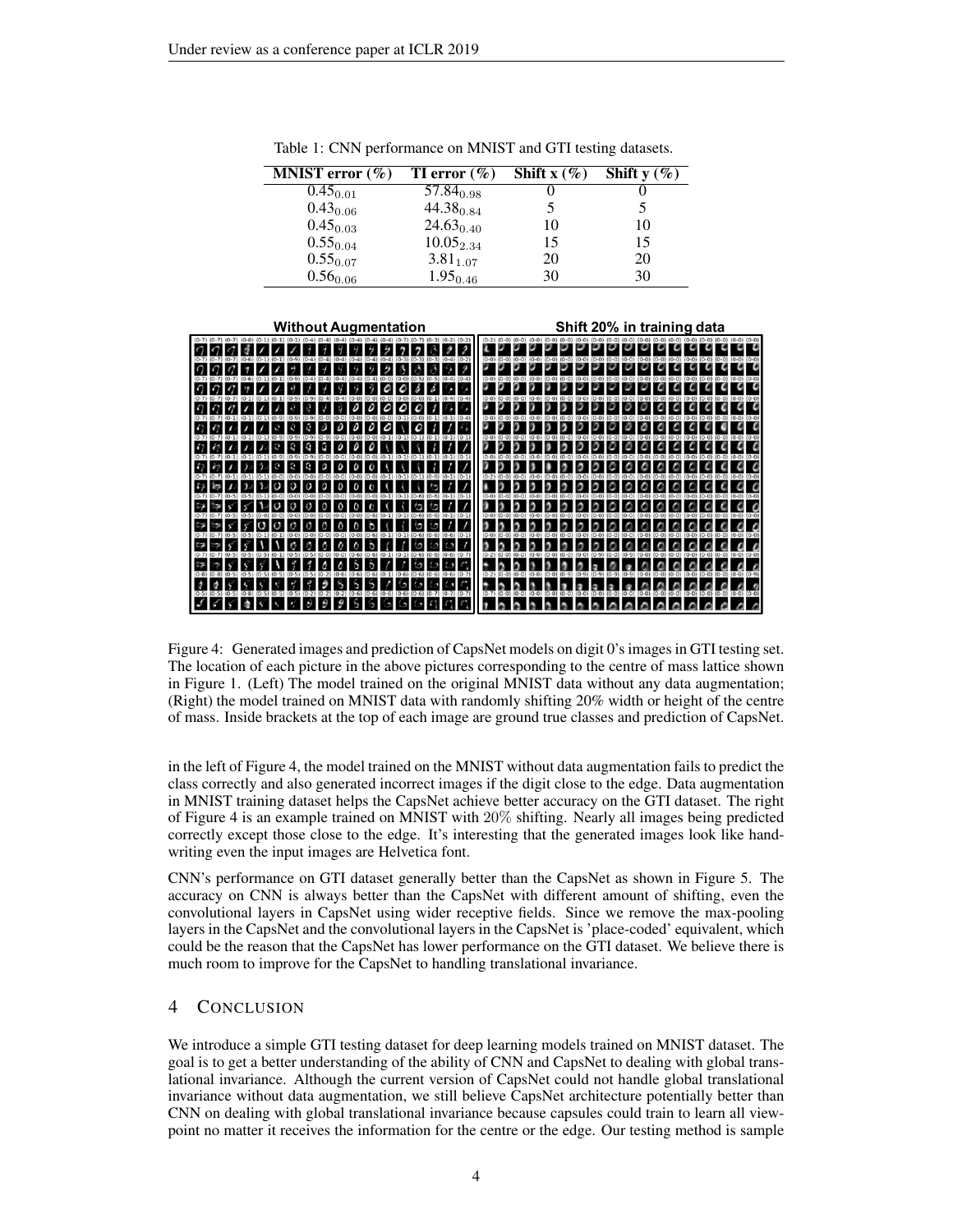| <b>MNIST</b> error $(\%)$ | TI error $(\% )$ | Shift $x(\%)$ | Shift $y(\%)$ |
|---------------------------|------------------|---------------|---------------|
| $0.47_{0.02}$             | $67.46_{0.54}$   |               |               |
| $0.43_{0.03}$             | $53.41_{0.62}$   |               |               |
| $0.36_{0.02}$             | $32.54_{0.35}$   | 10            | 10            |
| $0.39_{0.04}$             | $16.07_{1.12}$   | 15            | 15            |
| $0.50_{0.06}$             | $7.62_{1.21}$    | 20            | 20            |
| $0.75_{0.08}$             | $6.55_{0.69}$    | 30            | 30            |

Table 2: CapsNet performance on MNIST and GTI testing datasets.



Figure 5: GTI dataset accuracy of models trained on CNN and CapsNet with different amount of random shifting in MNIST training dataset.

and quantifiable, and it easy to implement for other datasets of computer vision tasks by taking a clear and correct labelled image from each class and apply the translational shifting to cover all possible cases.

#### **REFERENCES**

<span id="page-4-5"></span>Franois Chollet. keras. *GitHub repository*, 2015.

- <span id="page-4-1"></span>Ian Goodfellow, Yoshua Bengio, Aaron Courville, and Yoshua Bengio. *Deep learning*, volume 1. MIT Press, 2016.
- <span id="page-4-0"></span>Kaiming He, Xiangyu Zhang, Shaoqing Ren, and Jian Sun. Deep residual learning for image recognition. *CoRR*, abs/1512.03385, 2015.
- <span id="page-4-2"></span>Geoffrey E. Hinton, Alex Krizhevsky, and Sida D. Wang. Transforming auto-encoders. *Artificial Neural Networks and Machine Learning – ICANN 2011*, pp. 44–51, 2011.
- <span id="page-4-3"></span>Geoffrey E Hinton, Sara Sabour, and Nicholas Frosst. Matrix capsules with EM routing. *International Conference on Learning Representations*, 2018.
- <span id="page-4-4"></span>Eric Kauderer-Abrams. Quantifying translation-invariance in convolutional neural networks. *CoRR*, abs/1801.01450, 2017.